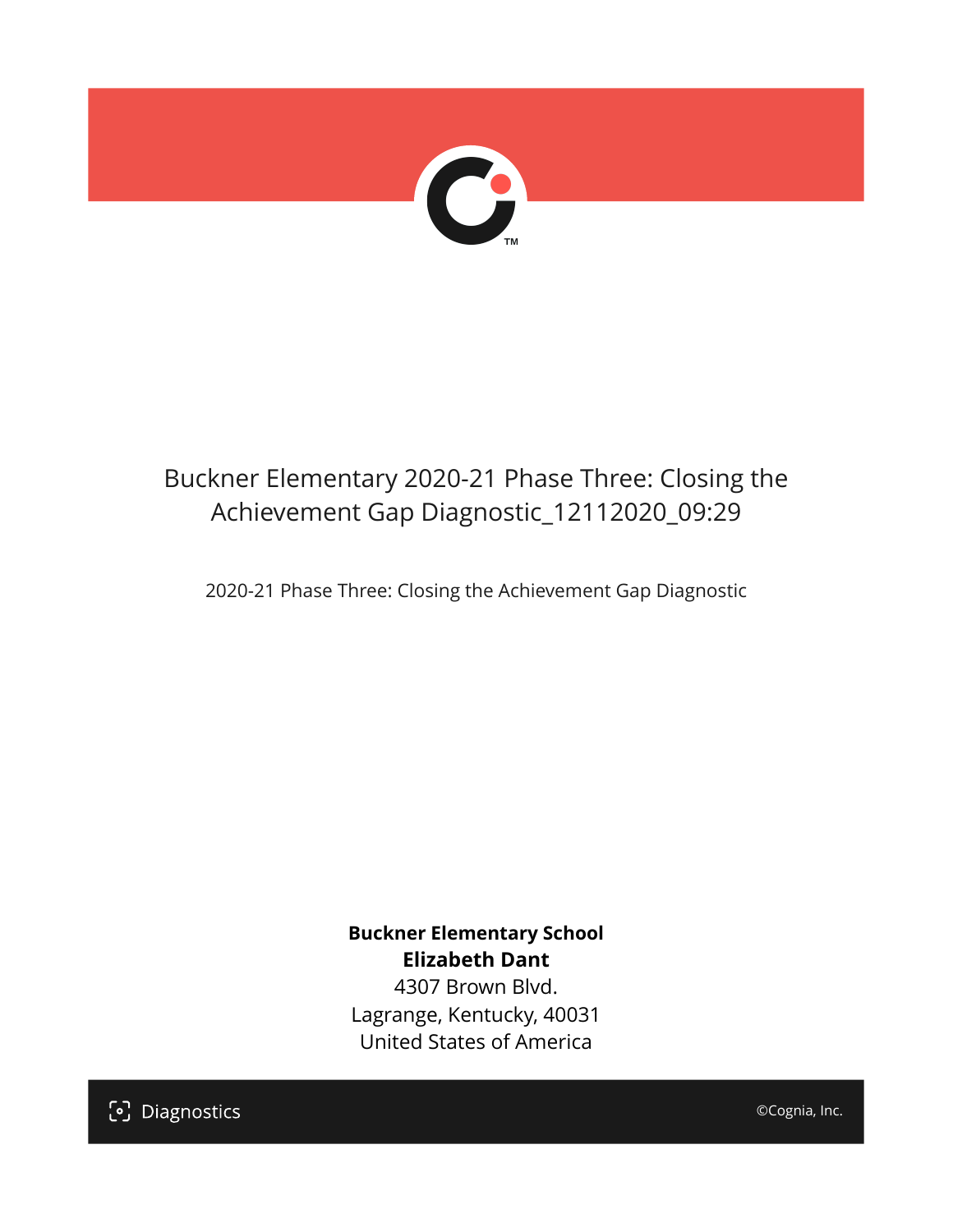#### **Table of Contents**

| 2020-21 Phase Three: Closing the Achievement Gap Diagnostic |  |
|-------------------------------------------------------------|--|
| I. Achievement Gap Group Identification                     |  |
| II. Achievement Gap Analysis                                |  |
| III. Planning the Work                                      |  |
| <b>Attachment Summary</b>                                   |  |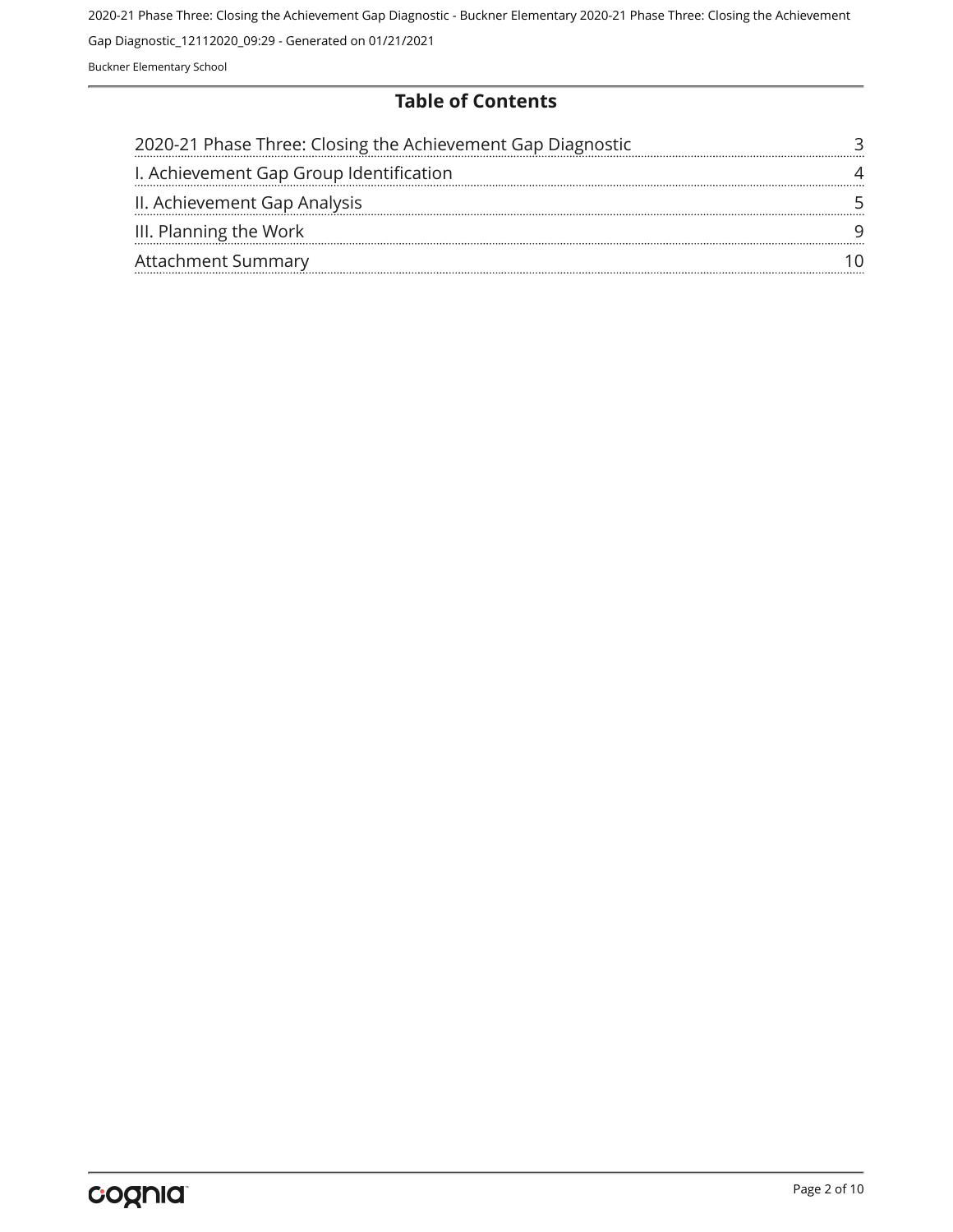## <span id="page-2-0"></span>**2020-21 Phase Three: Closing the Achievement Gap Diagnostic**

The **Closing the Achievement Gap Report** is required by KRS 158.649, which requires the school-based decision making council, or the principal if no council exists to set the school's targets for eliminating any achievement gap. The targets should be established with input from parents, faculty, and staff and submitted to the superintendent for consideration and the local board of education for adoption.

In addition to being a legal mandate, the Closing the Achievement Gap Report is also a vital component of the continuous improvement process. The report is designed to underscore a school's trend data (i.e. two-year window) relating to its individual gap groups. Upon completion of the **Closing the Achievement Gap Report**, schools will have already engaged in a significant piece of school improvement work by intentionally focusing on the gaps that exist among its underserved student populations.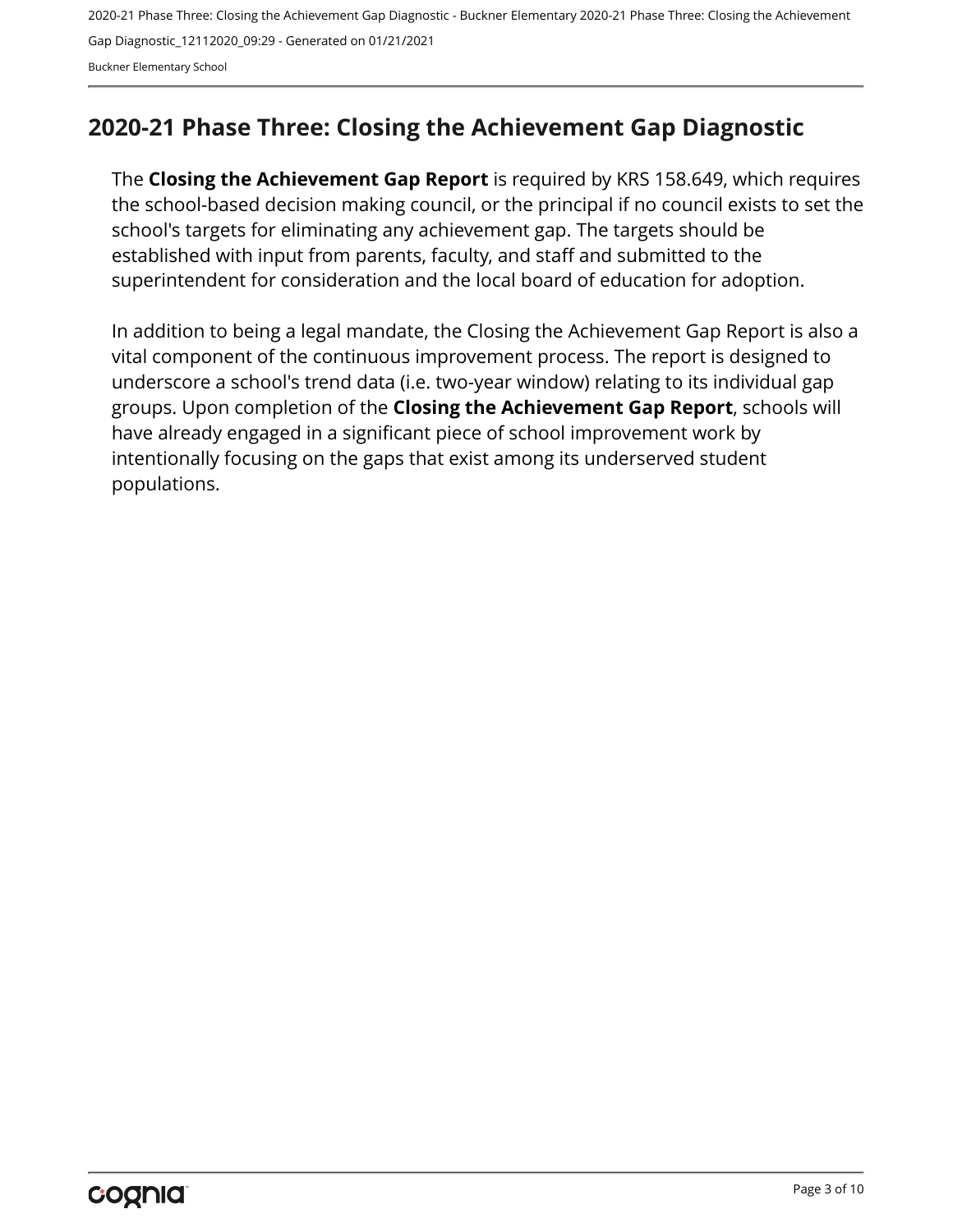## <span id="page-3-0"></span>**I. Achievement Gap Group Identification**

Schools should use a variety of measures and analysis to conduct its annual Closing the Achievement Gap Report pursuant to KRS 158.649.

. Complete the [Achievement Gap Group spreadsheet a](https://drive.google.com/file/d/0B7A6n8V1dmUOWFNKY2dSTTFibjA/view?usp=sharing)nd attach it.

Attached

### **ATTACHMENTS**

#### **Attachment Name**

Buckner Elementary Measurable Gap Goal 2020-2021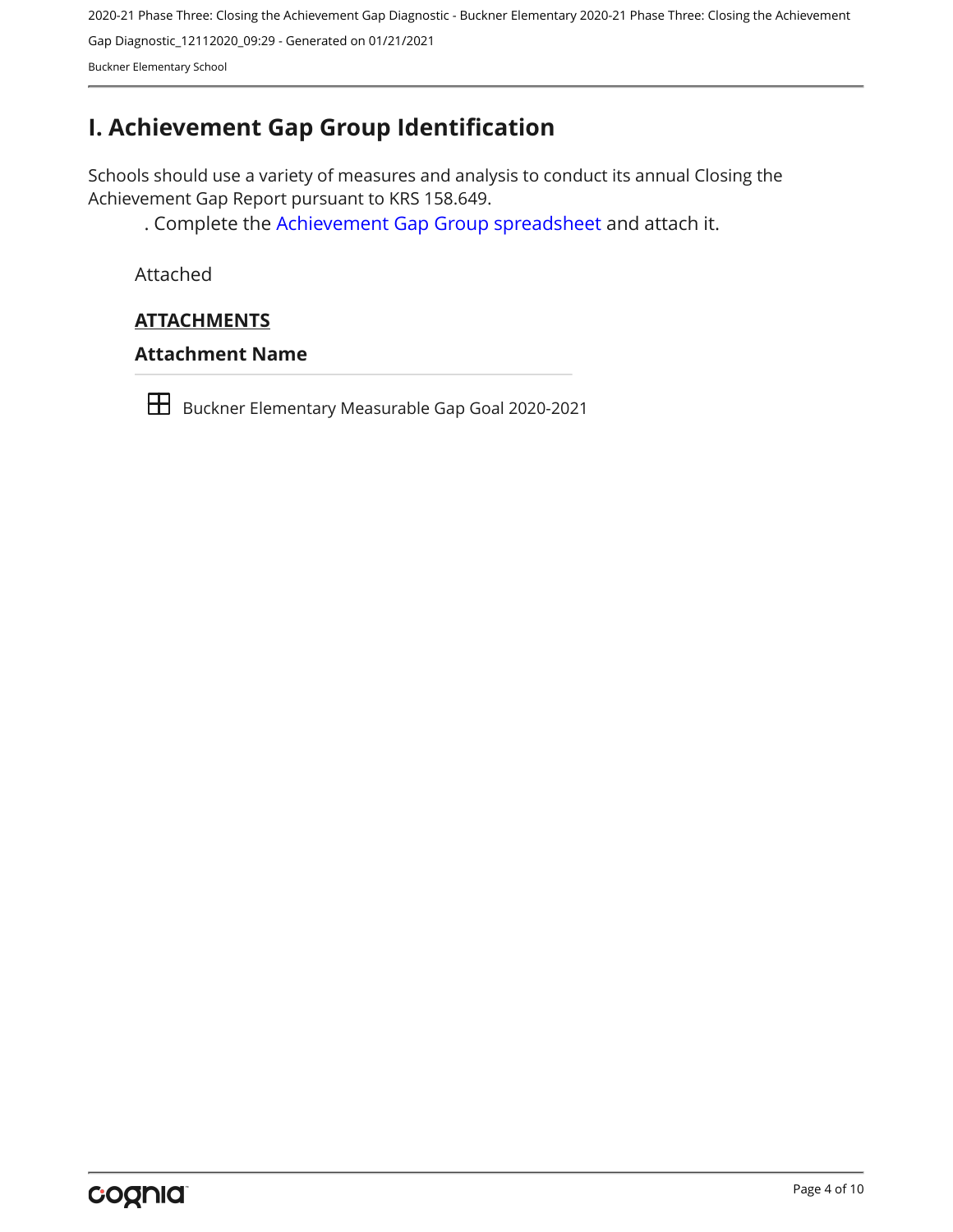#### Buckner Elementary School

## <span id="page-4-0"></span>**II. Achievement Gap Analysis**

A. Describe the school's climate and culture as they relate to its achievement gap population.

Buckner Elementary School is in a suburban setting in Oldham County, serving a middle to upper class community. Most parents are college graduates and expect their children to graduate from college one day. Within this middle-upper class community, there is a small population of families that have a low socio-economic income. In 2020-2021, Buckner demographics were 91% of the student population is Caucasian, 1 % is African American, 4% Hispanic, and 4% other ethnicities. Percentages of students qualifying for free and reduced lunch program and qualifying with a disability are as follows: 13% qualified for free & reduced lunch ) and 12% qualified for a specific learning disability. 1.5%of the student population qualifies for the Limited English Program and approximately 6.34% of students receive services in the school's G.A.T.E.S. program (Gifted and Talented Education Services). Buckner has an average annual mobility rate of 1.5%.

B. Which achievement gaps has the school successfully **closed**? Use specific data from the previous two academic years when analyzing trends.

In the spring of 2020 we were unable to give the KPREP and any formalized assessment to measure our students growth due to the pandemic. In 2018-2019 we saw the most success with our students in poverty in the area of reading. 45% of our students in poverty scored proficient or distinguished in the area of reading. This is only a 27.4 point gap between our non-poverty students. In 2017-2018 we had a 36.8 point gap so we made significant gains in closing that gap due to the strong system of interventions for any student who is not at grade level. This includes our students qualifying for special education. In 2018-2019 we had a 27.8 point gap between our non - disability students vs. our disability students. This is a slightly smaller gap than the previous year where we had a 28.4 point gap but this can be partially attributed to a drop with our non-disability students. We have also seen success in the area of social studies with our students who qualify for free and reduced lunch. 50% of that group scored proficient or distinguished which was a 24 point gap between our non-poverty students. In the previous year students from poverty also scored proficient and distinguished in the area of social studies. We also saw a slight increase with our students in disabilities scoring 46.2% proficient and distinguished which is an increase from 40% the previous year. In the area of math, our students in poverty saw a slight increase from 33.3% to 37.3% but there is a 30 point gap between those not from poverty. This is very concerning as is the gap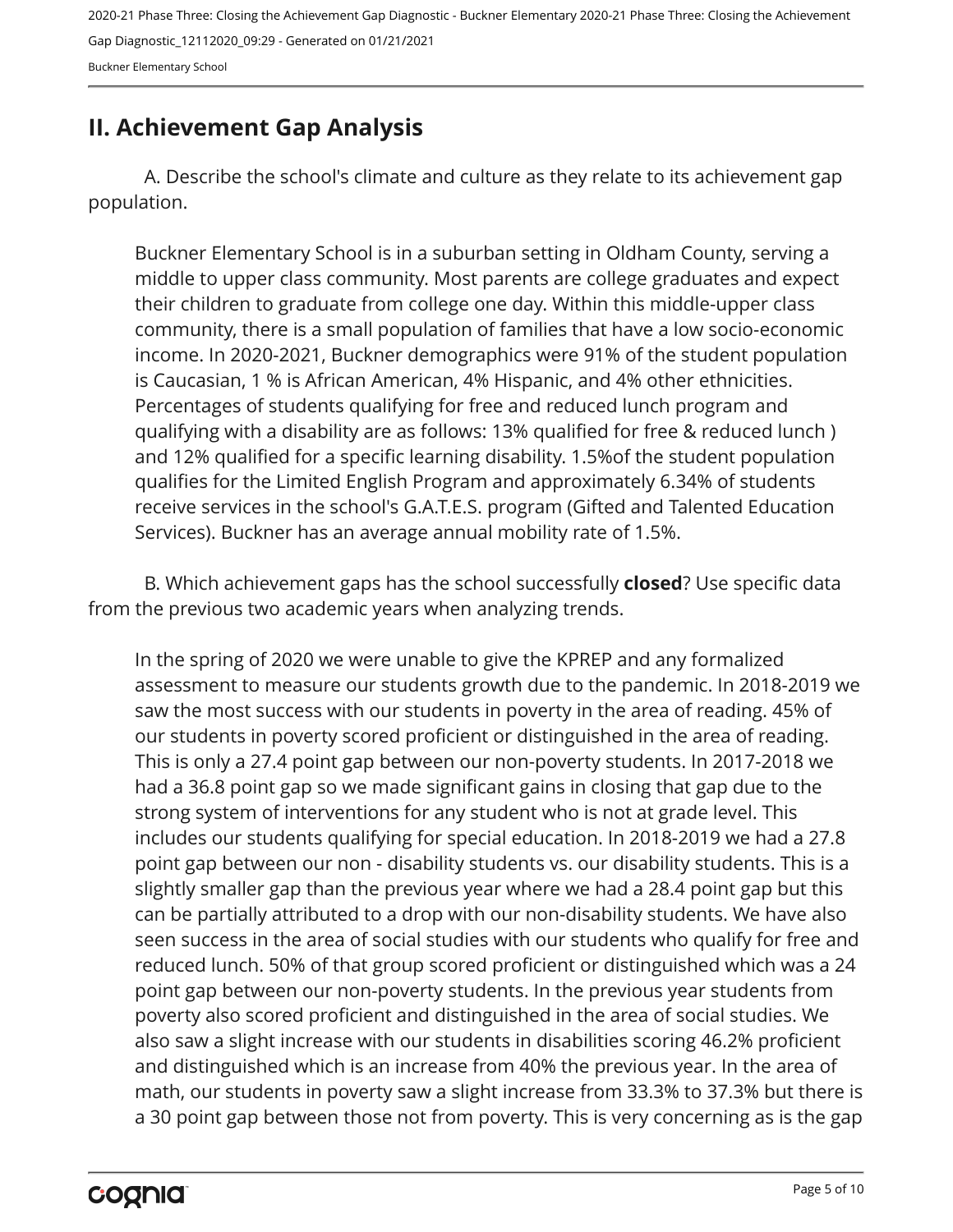between disabled vs. non-disabled students in math where there is a 34.5 point gap. Our disabled students only were 31% proficient and distinguished in the area of math. Math is a major area of concern for both of these gap groups. In the area of writing our students with disabilities saw a big jump two years ago from 20% proficient and distinguished to 38.5% P and D. There is only a 15.5 drop between their non-disabled peers neither group of students performed well and both need to be targeted. In addition students in poverty in the area of writing only saw 25% proficient and distinguished.

C. Based upon the analysis of the school's achievement gap data, identify the gap groups and content areas where the school has **shown improvement**. Use specific data from the previous two academic years when analyzing trends.

The school has shown improvement in with students who qualify for free and reduced lunch in the area of reading and math. The school has also shown improvement with students with disabilities in social studies and writing.

D. Based upon the analysis of the gap data, identify the gap groups and content areas where the school has **lacked progression or regressed**. Use specific data from the previous two academic years when analyzing trends.

According to the 2019-2020 KPREP, we saw regression in reading and math with our students with disabilities. We remained the same in social studies and writing with our students in poverty.

E. Describe the processes, practices and/or conditions that have prevented the school from closing existing and persistent achievement gaps.

The most persistent achievement gap is with our students with disabilities in the area of reading and math. Our special education teachers have lacked training in the area of math but some have been recently trained in Math Recovery. We are hoping that this training will help support our students and plan to have the other teachers trained in Math Recovery. In addition, the school has moved to a more coteaching model to keep students from missing core instruction. We have worked to create a schedule where students have a resource period at the very beginning of the day and/or the end of the day. We have hired additional special education staff so that there is almost one designated ECS teacher per grade level.

F. Describe the process used to involve teachers, leaders, and other stakeholders in the continuous improvement and planning process as it relates to closing the achievement gap. List the names and roles of strategic partners involved.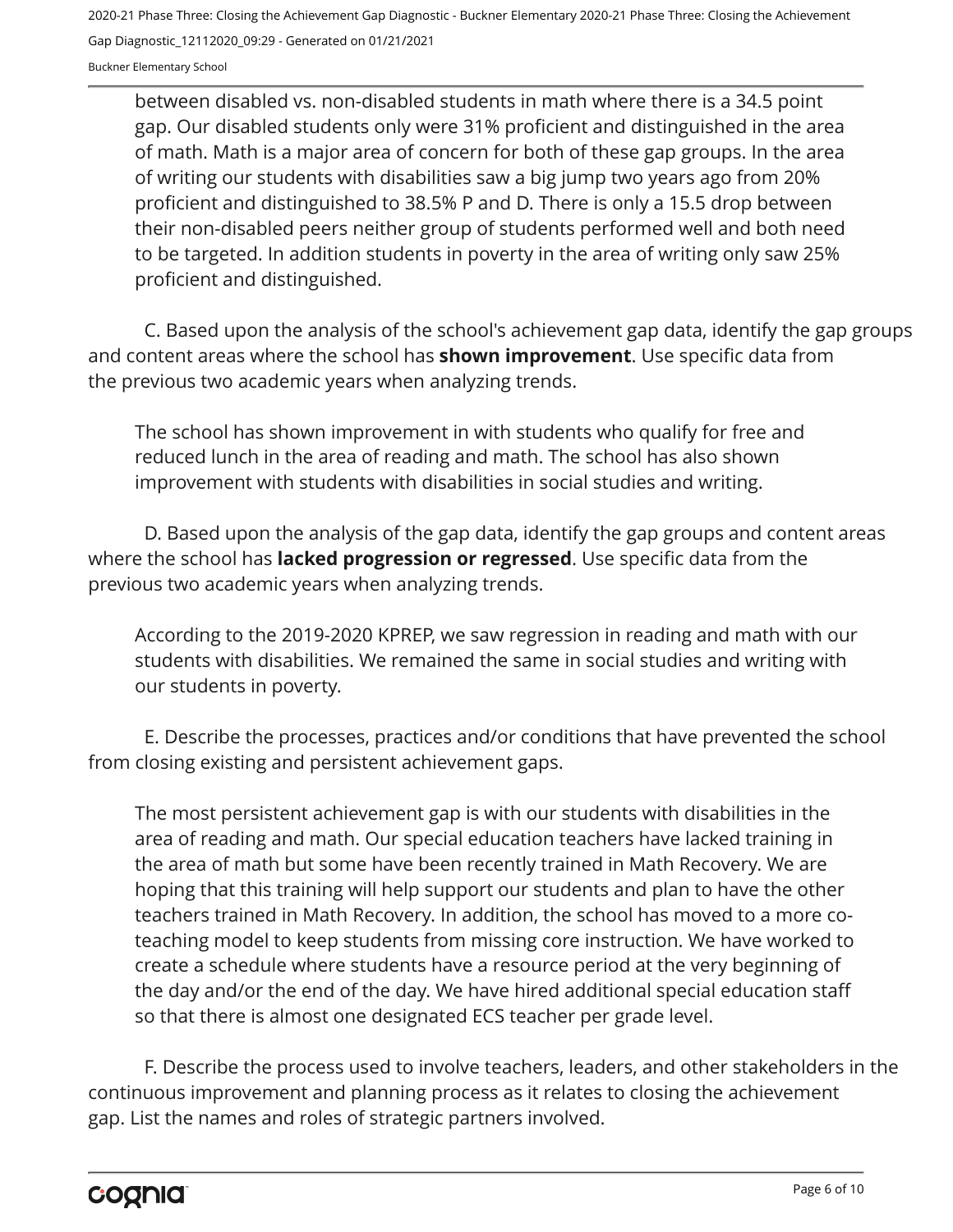KPREP data was presented to the entire faculty, leadership team and SBDM committee that highlighted our areas of strength and our areas for improvement. A Comprehensive School Improvement Planning (CSIP) committee was formed that included a representative from every grade level, the related arts, team, special education teachers and the leadership team. The CSIP committee then conducted a more thorough analysis which included analyzing the Key Core Work Processes and potential causal factors for the data as well as ideas for improvement. In addition, the school conducted an Instructional Round of a teacher team who analyzed several different facets of reading instruction throughout the day. The priority areas identified can now be found within our CSIP goals and plans.

G. Describe in detail the school's professional development plan related to its achievement gaps.

*(Note: School-based decision making councils, or principals in schools where no council exists, are required by KRS 158.649(8) to submit revisions to the school improvement plan describing the use of professional development funds to reduce achievement gaps for review and approval by the superintendent. Superintendents shall report, pursuant to KRS 158.649(9), to the local school board and Commissioner of Education schools failing to meet targets to reduce the gap in student achievement for any student group two years in a row, and improvement plans for those schools will be subject to review and approval by KDE.)* 

For the past four years, the school's professional development plan has placed a heavy emphasis on building the conceptual understanding of mathematics for students. Due to this goal, we sent over ten teachers to Conceptual Building Blocks training (8 days in total), hired a full time math interventionist and have trained every K-2 teacher and special education teacher in Math Recovery. We know that building a students conceptual understanding is key to a strong number sense. The Math Recovery training also gave us access to a math diagnostic tool that has been successful in identifying gaps in a students mathematics background. We have administered the diagnostic to our lowest performing students in mathematics according to the MAP and have grouped and administered targeted instruction accordingly. Also due to the drastic decrease in our fall MAP scores in mathematics we have recently purchased DreamBox and are offering that to students while they are learning from home. Our Curriculum Committee is also reviewing math resources and will make a proposal to the SBDM Council by the spring to help improve our core instruction in mathematics. To address our continual reading concerns we have hired two part time reading interventionists who are all certified teachers to support our ESS program before and after school. We have a few students using Lexia as a computer based enrichment. We have spent this year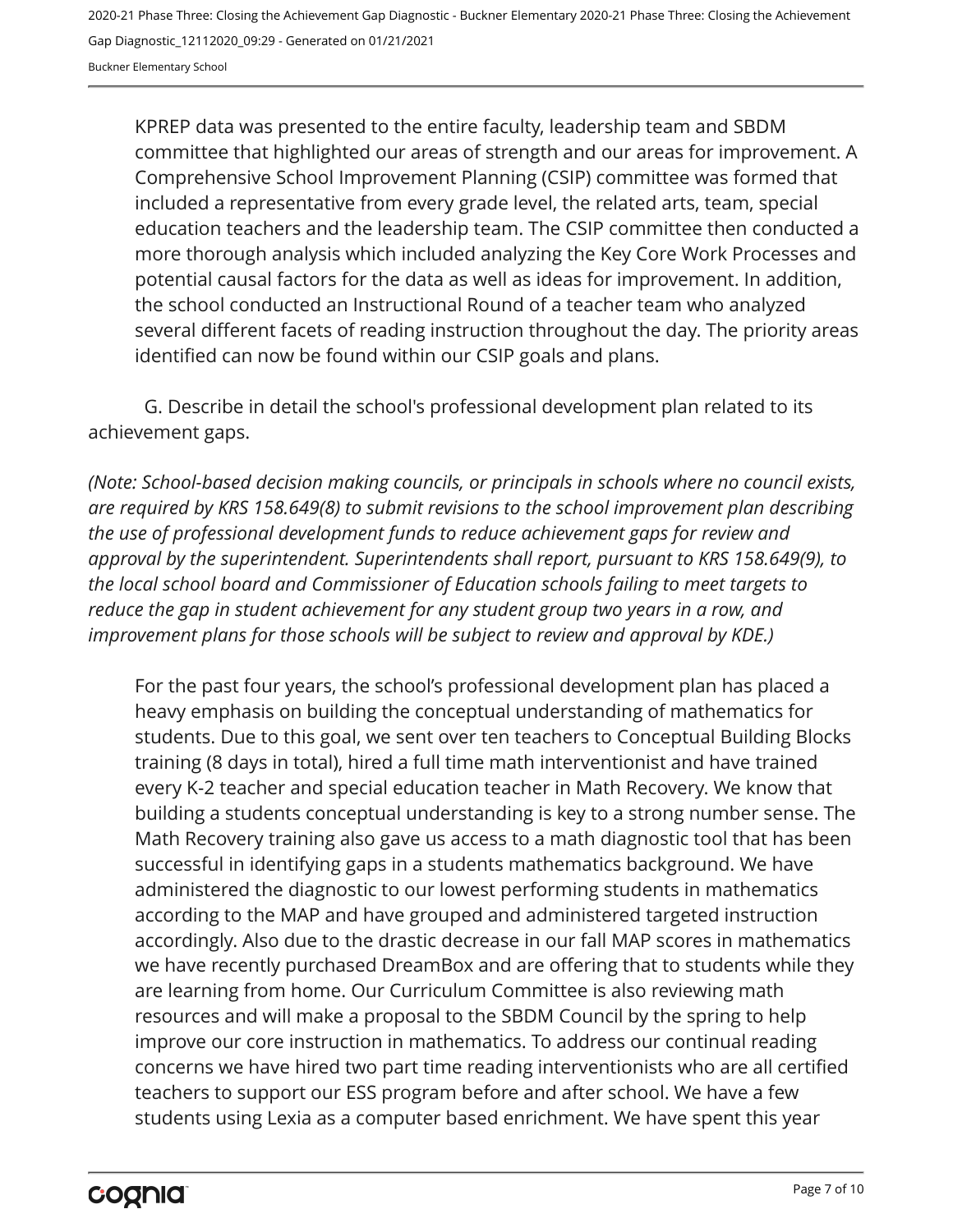Buckner Elementary School

building a guaranteed and viable curriculum in reading and are utilizing the Lucy Calkins Units of Study as a basis for our curriculum. We have developed a strong system of interventions and we continually monitor student progress every eight weeks in our Data Days. This data is analyzed for every student in Tier 3 including our students with disabilities.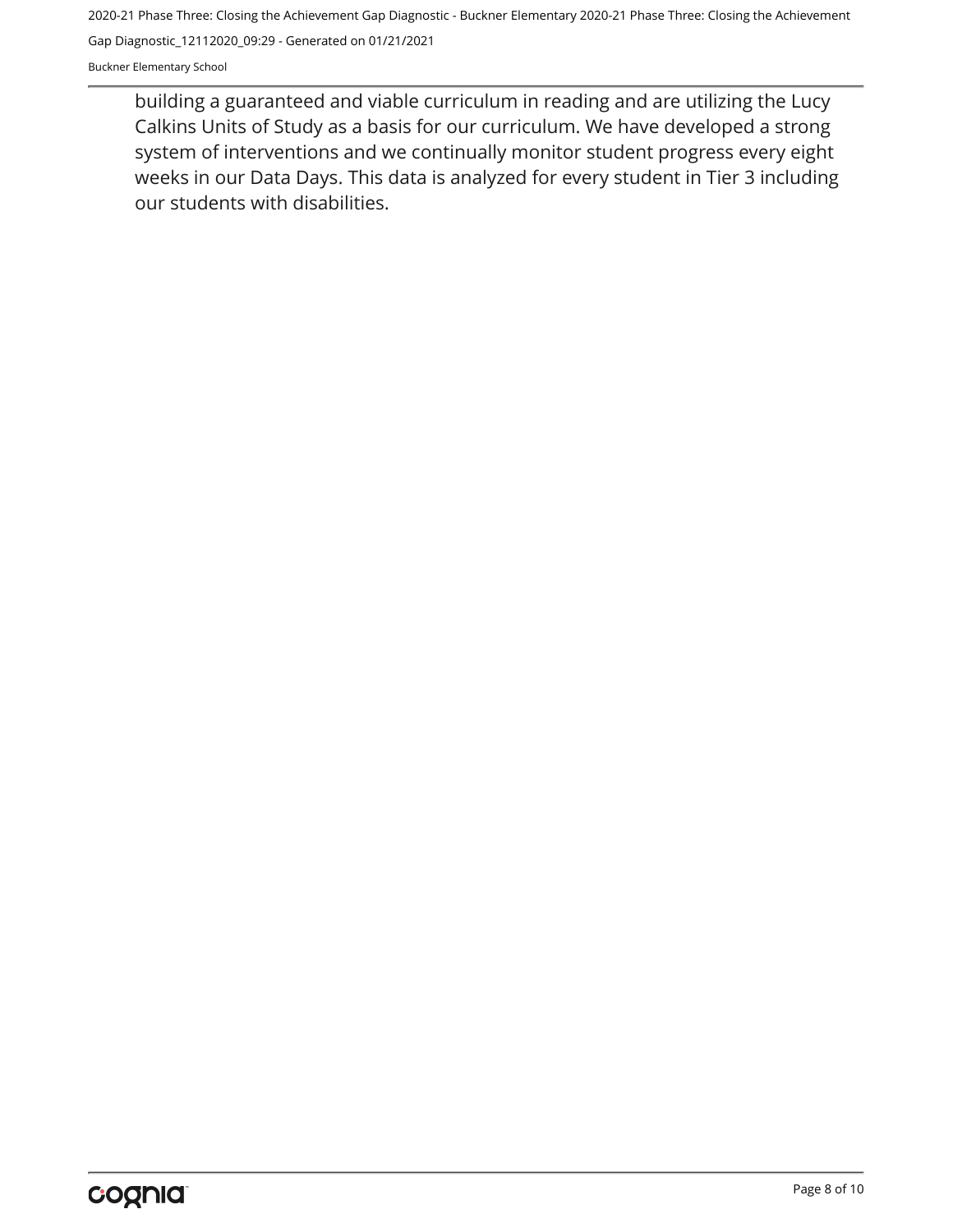## <span id="page-8-0"></span>**III. Planning the Work**

. List all measurable goals for each identified gap population and content area for the current school year. This percentage should be based on trend data identified in Section II and based on data such as universal screeners, classroom data, ACT, and Response to Intervention (RTI). Content areas should never be combined into a single goal (i.e., Combined reading and math should always be separated into two goals – one for reading and one for math – in order to explicitly focus on strategies and activities tailored to the goal).

See spreadsheet attached

- Step 1: Download the [Closing the Achievement Gap Summary](https://drive.google.com/file/d/0B6i22i6omk4ySmUtTHZuSVRFazQ/view) spreadsheet.
- Step 2: Complete your findings and answers.
- Step 3: Upload the Completed Closing the Achievement Gap Plan Summary spreadsheet.

Attached

.